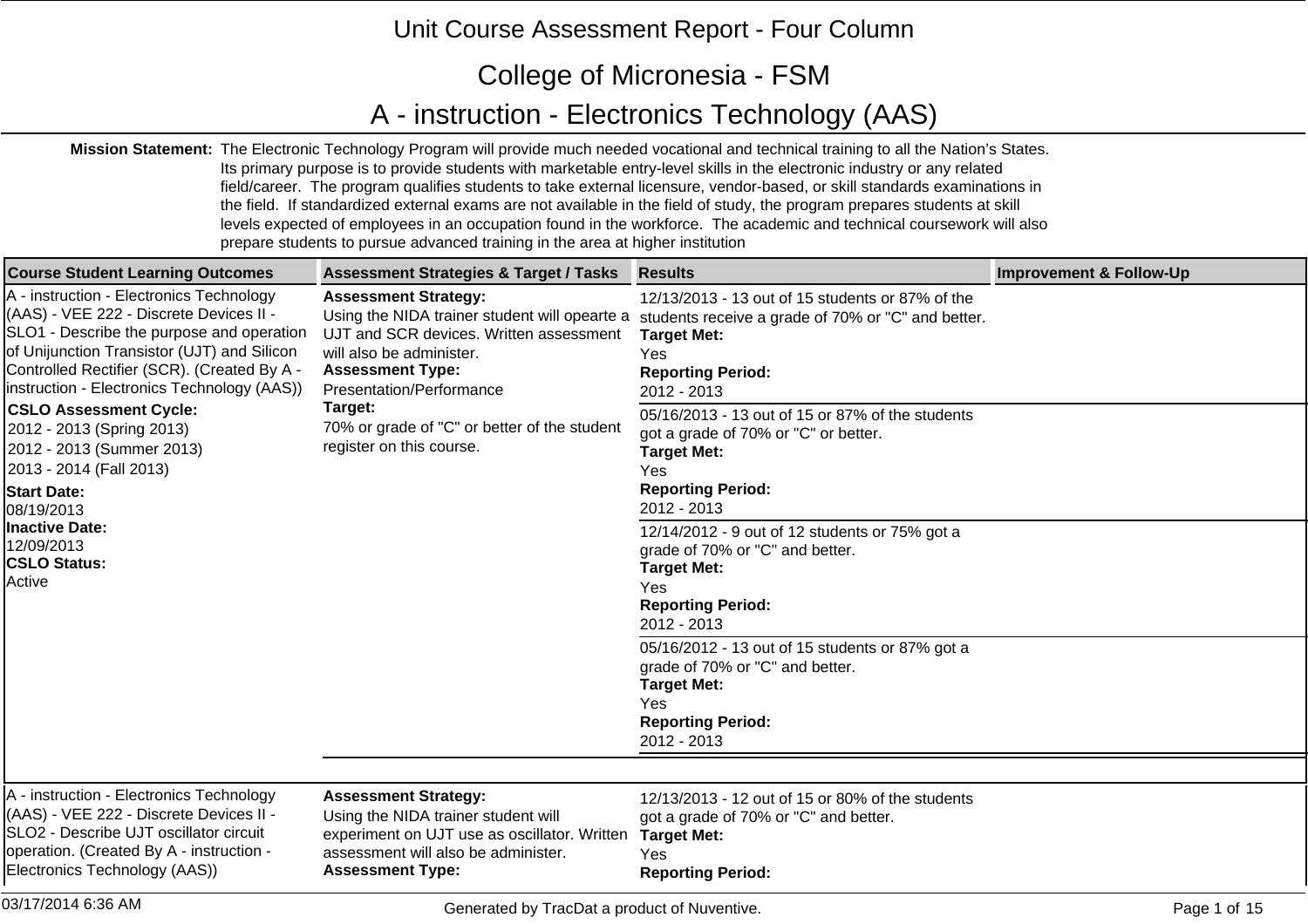| <b>Course Student Learning Outcomes</b>                                                                                                                                                                                                  | <b>Assessment Strategies &amp; Target / Tasks</b>                                                                                                                                                      | <b>Results</b>                                                                                                                                                                         | <b>Improvement &amp; Follow-Up</b> |
|------------------------------------------------------------------------------------------------------------------------------------------------------------------------------------------------------------------------------------------|--------------------------------------------------------------------------------------------------------------------------------------------------------------------------------------------------------|----------------------------------------------------------------------------------------------------------------------------------------------------------------------------------------|------------------------------------|
| <b>CSLO Assessment Cycle:</b><br>2012 - 2013 (Spring 2013)<br>2012 - 2013 (Summer 2013)<br>2013 - 2014 (Fall 2013)<br><b>CSLO Status:</b><br><b>Inactive</b>                                                                             | Presentation/Performance<br>Target:<br>70% or grade of "C" or better of the student<br>register on this course.                                                                                        | 2012 - 2013<br>05/16/2013 - 13 out of 15 or 87% of the students<br>got a grade of 70% or "C" or better.<br><b>Target Met:</b><br><b>Yes</b><br><b>Reporting Period:</b><br>2012 - 2013 |                                    |
|                                                                                                                                                                                                                                          |                                                                                                                                                                                                        | 12/14/2012 - 10 out of 12 students or 83% got a<br>grade of 70% or "C" and better.<br><b>Target Met:</b><br>Yes<br><b>Reporting Period:</b><br>2012 - 2013                             |                                    |
|                                                                                                                                                                                                                                          |                                                                                                                                                                                                        | 05/07/2012 - 13 out of 15 students or 87% got a<br>grade of 70% or "C" and better.<br><b>Target Met:</b><br>Yes<br><b>Reporting Period:</b><br>2012 - 2013                             |                                    |
|                                                                                                                                                                                                                                          |                                                                                                                                                                                                        |                                                                                                                                                                                        |                                    |
| A - instruction - Electronics Technology<br>(AAS) - VEE 222 - Discrete Devices II -<br>SLO3 - Describe SCR trigger circuit<br>operation. (Created By A - instruction -<br>Electronics Technology (AAS))<br><b>CSLO Assessment Cycle:</b> | <b>Assessment Strategy:</b><br>Using the NIDA trainer the student will<br>perform an experiment on SCR circuit<br>operation. Written assessment will also be<br>administer.<br><b>Assessment Type:</b> | 03/11/2014 - 14 out of 15 or 93% got a grade of<br>70% or grade of C or better.<br><b>Target Met:</b><br>Yes<br><b>Reporting Period:</b><br>2012 - 2013                                |                                    |
| 2012 - 2013 (Spring 2013)<br>2012 - 2013 (Summer 2013)<br>2013 - 2014 (Fall 2013)                                                                                                                                                        | Presentation/Performance<br>Target:<br>70% or grade of "C" or better of student                                                                                                                        | 05/16/2013 - 11 out of 15 or 73% of the students<br>got a grade of 70% or "C" or better.<br><b>Target Met:</b>                                                                         |                                    |
| <b>CSLO Status:</b><br><b>Inactive</b>                                                                                                                                                                                                   | register on this course.                                                                                                                                                                               | Yes<br><b>Reporting Period:</b><br>2012 - 2013                                                                                                                                         |                                    |
|                                                                                                                                                                                                                                          |                                                                                                                                                                                                        | 05/16/2013 - 11 out of 15 students or 73% got a<br>grade of 70% or "C" and better.<br><b>Target Met:</b><br>Yes<br><b>Reporting Period:</b><br>2012 - 2013                             |                                    |
|                                                                                                                                                                                                                                          |                                                                                                                                                                                                        | 12/14/2012 - 12 out of 12 students or 100% got a<br>grade of 70% or "C" and better.                                                                                                    |                                    |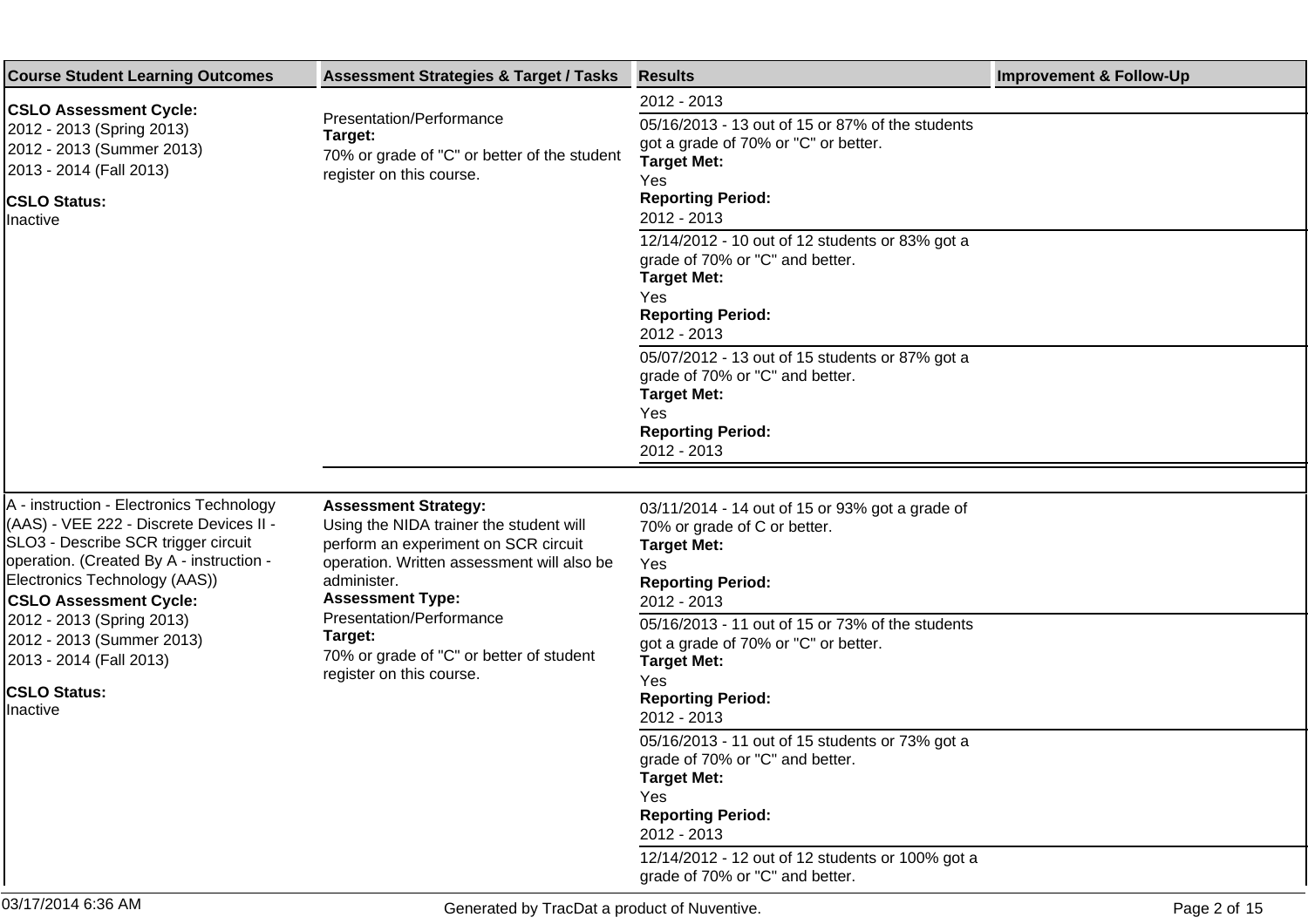| <b>Course Student Learning Outcomes</b>                                                                                                                                                                                                        | <b>Assessment Strategies &amp; Target / Tasks</b>                                                                                                                                                                                                                                                                      | <b>Results</b>                                                                                                                                            | <b>Improvement &amp; Follow-Up</b> |
|------------------------------------------------------------------------------------------------------------------------------------------------------------------------------------------------------------------------------------------------|------------------------------------------------------------------------------------------------------------------------------------------------------------------------------------------------------------------------------------------------------------------------------------------------------------------------|-----------------------------------------------------------------------------------------------------------------------------------------------------------|------------------------------------|
|                                                                                                                                                                                                                                                |                                                                                                                                                                                                                                                                                                                        | <b>Target Met:</b><br>Yes<br><b>Reporting Period:</b><br>2012 - 2013                                                                                      |                                    |
|                                                                                                                                                                                                                                                |                                                                                                                                                                                                                                                                                                                        |                                                                                                                                                           |                                    |
| A - instruction - Electronics Technology<br>(AAS) - VEE 222 - Discrete Devices II -<br>SLO4 - Describe SCR power control<br>operation. (Created By A - instruction -<br>Electronics Technology (AAS))<br><b>CSLO Assessment Cycle:</b>         | <b>Assessment Strategy:</b><br>Using the NIDA trainer the student will<br>perform an experiment on SCR power<br>control operation. Written assessment also<br>be administer.<br><b>Assessment Type:</b><br>Presentation/Performance<br>Target:<br>70% or grade of "C" or better of student<br>register on this course. | 12/14/2013 - 14 out of 15 or 93% got a grade of<br>70% or "C" or better.<br><b>Target Met:</b><br>Yes<br><b>Reporting Period:</b><br>2012 - 2013          |                                    |
| 2012 - 2013 (Spring 2013)<br>2012 - 2013 (Summer 2013)<br>2013 - 2014 (Fall 2013)                                                                                                                                                              |                                                                                                                                                                                                                                                                                                                        | 05/16/2013 - 11 out of 15 or 73% of the students<br>got a grade of 70% or "C" or better.<br><b>Target Met:</b>                                            |                                    |
| <b>CSLO Status:</b><br>Inactive                                                                                                                                                                                                                |                                                                                                                                                                                                                                                                                                                        | Yes<br><b>Reporting Period:</b><br>2012 - 2013                                                                                                            |                                    |
|                                                                                                                                                                                                                                                |                                                                                                                                                                                                                                                                                                                        | 05/16/2013 - 11 out of 15 students or 73% got a<br>grade of 70% or "C" and better.<br><b>Target Met:</b><br>Yes                                           |                                    |
|                                                                                                                                                                                                                                                |                                                                                                                                                                                                                                                                                                                        | <b>Reporting Period:</b><br>2012 - 2013                                                                                                                   |                                    |
|                                                                                                                                                                                                                                                |                                                                                                                                                                                                                                                                                                                        | 12/14/2012 - 1 out of 12 students or 93% got a<br>grade of 70% or "C" and better.<br><b>Target Met:</b><br>Yes<br><b>Reporting Period:</b><br>2012 - 2013 |                                    |
|                                                                                                                                                                                                                                                |                                                                                                                                                                                                                                                                                                                        |                                                                                                                                                           |                                    |
| A - instruction - Electronics Technology<br>(AAS) - VEE 222 - Discrete Devices II -<br>SLO5 - Identify the relationship among Triac,<br>SCRs, Diac and four-layered devices.<br>(Created By A - instruction - Electronics<br>Technology (AAS)) | <b>Assessment Strategy:</b><br>Using the NIDA trainer student will perform<br>experiments on operation and relationship<br>among Triac, SCR, Diac and four layered<br>devices.<br><b>Assessment Type:</b><br>Presentation/Performance                                                                                  | 12/13/2013 - 12 out of 15 or 80% got a grade of<br>70% or "C" or better.<br><b>Target Met:</b><br>Yes<br><b>Reporting Period:</b><br>2012 - 2013          |                                    |
| <b>CSLO Assessment Cycle:</b><br>2012 - 2013 (Spring 2013)                                                                                                                                                                                     | Target:<br>70% or grade of "C" or better of student                                                                                                                                                                                                                                                                    | 05/16/2013 - 11 out of 15 or 73% of the students<br>got a grade of 70% or "C" or better.<br><b>Target Met:</b>                                            |                                    |

03/17/2014 6:36 AM Bage 3 of 15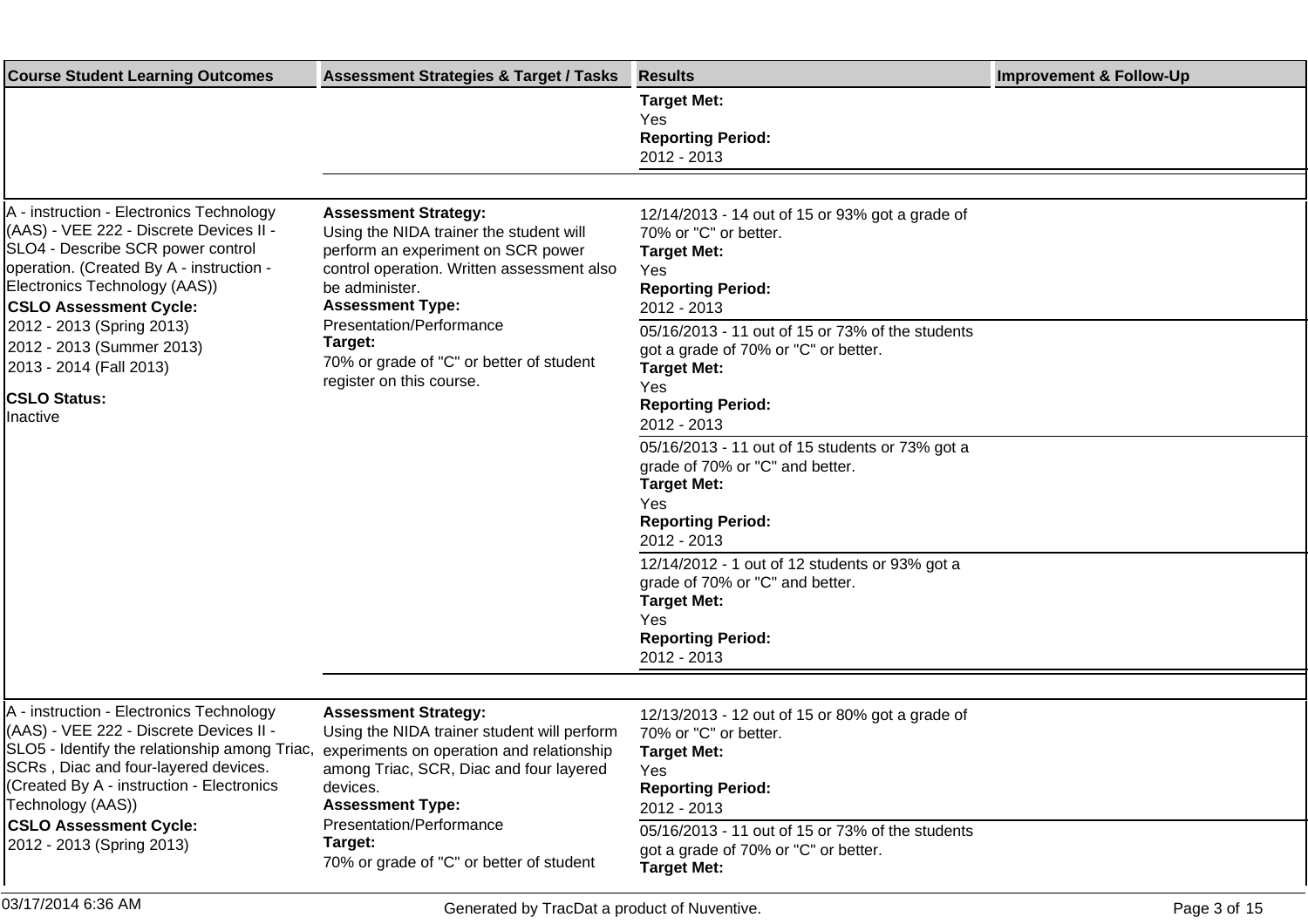| <b>Course Student Learning Outcomes</b>                                                                                                                                                                                                                                                                              | <b>Assessment Strategies &amp; Target / Tasks</b>                                                                                                    | <b>Results</b>                                                                                                                                   | <b>Improvement &amp; Follow-Up</b> |
|----------------------------------------------------------------------------------------------------------------------------------------------------------------------------------------------------------------------------------------------------------------------------------------------------------------------|------------------------------------------------------------------------------------------------------------------------------------------------------|--------------------------------------------------------------------------------------------------------------------------------------------------|------------------------------------|
| 2012 - 2013 (Summer 2013)<br>2013 - 2014 (Fall 2013)                                                                                                                                                                                                                                                                 | register on this course.                                                                                                                             | Yes<br><b>Reporting Period:</b><br>2012 - 2013                                                                                                   |                                    |
| <b>CSLO Status:</b><br>Inactive                                                                                                                                                                                                                                                                                      |                                                                                                                                                      | 05/16/2013 - 10 out of 15 students or 67% got a<br>grade of 70% or "C" and better.<br><b>Target Met:</b>                                         |                                    |
|                                                                                                                                                                                                                                                                                                                      |                                                                                                                                                      | No.<br><b>Reporting Period:</b><br>2012 - 2013                                                                                                   |                                    |
|                                                                                                                                                                                                                                                                                                                      |                                                                                                                                                      | 12/14/2012 - 10 out of 12 students or 83% got a<br>grade of 70% or "C" and better.<br><b>Target Met:</b>                                         |                                    |
|                                                                                                                                                                                                                                                                                                                      |                                                                                                                                                      | Yes<br><b>Reporting Period:</b><br>2012 - 2013                                                                                                   |                                    |
|                                                                                                                                                                                                                                                                                                                      |                                                                                                                                                      |                                                                                                                                                  |                                    |
| A - instruction - Electronics Technology<br>(AAS) - VEE 222 - Discrete Devices II -<br>SLO6 - Describe the construction, operation<br>and application of Programmable Unijunction of PUT. Written assessment will be<br>Transistor (PUT). (Created By A - instruction administer.<br>- Electronics Technology (AAS)) | <b>Assessment Strategy:</b><br>Using the NIDA trainer student will perform<br>experiment on the operation and application<br><b>Assessment Type:</b> | 12/13/2013 - 13 out of 15 or 87% got a grade of<br>70% or "C" or better.<br><b>Target Met:</b><br>Yes<br><b>Reporting Period:</b><br>2012 - 2013 |                                    |
| <b>CSLO Assessment Cycle:</b><br>2012 - 2013 (Spring 2013)<br>2012 - 2013 (Summer 2013)<br>2013 - 2014 (Fall 2013)                                                                                                                                                                                                   | Presentation/Performance<br>Target:<br>70% or grade of "C" or better of student<br>register on this course.                                          | 05/16/2013 - 12 out of 15 or 80% of the students<br>got a grade of 70% or "C" or better.<br><b>Target Met:</b><br>Yes                            |                                    |
| <b>CSLO Status:</b>                                                                                                                                                                                                                                                                                                  |                                                                                                                                                      | <b>Reporting Period:</b><br>2012 - 2013                                                                                                          |                                    |
| Inactive                                                                                                                                                                                                                                                                                                             |                                                                                                                                                      | 05/16/2013 - 12 out of 15 students or 80% got a<br>grade of 70% or "C" and better.<br><b>Target Met:</b>                                         |                                    |
|                                                                                                                                                                                                                                                                                                                      |                                                                                                                                                      | Yes<br><b>Reporting Period:</b><br>2012 - 2013                                                                                                   |                                    |
|                                                                                                                                                                                                                                                                                                                      |                                                                                                                                                      | 12/14/2012 - 12 out of 12 students or 100% got a<br>grade of 70% or "C" and better.<br><b>Target Met:</b>                                        |                                    |
|                                                                                                                                                                                                                                                                                                                      |                                                                                                                                                      | Yes<br><b>Reporting Period:</b><br>2012 - 2013                                                                                                   |                                    |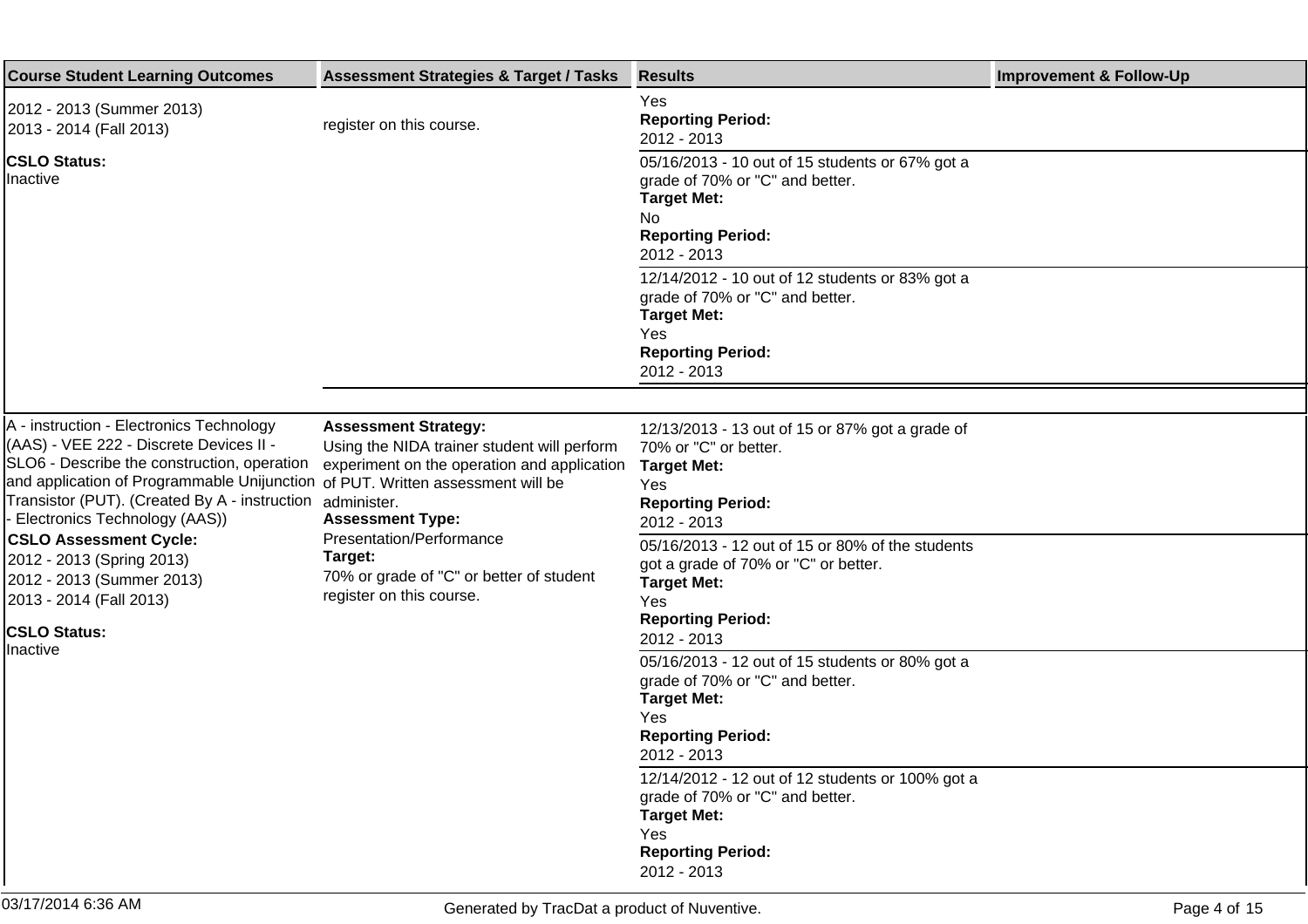| <b>Course Student Learning Outcomes</b>                                                                                                                                                                                                                                                                                                       | <b>Assessment Strategies &amp; Target / Tasks</b>                                                                                                                                                  | <b>Results</b>                                                                                                                                                   | <b>Improvement &amp; Follow-Up</b> |
|-----------------------------------------------------------------------------------------------------------------------------------------------------------------------------------------------------------------------------------------------------------------------------------------------------------------------------------------------|----------------------------------------------------------------------------------------------------------------------------------------------------------------------------------------------------|------------------------------------------------------------------------------------------------------------------------------------------------------------------|------------------------------------|
|                                                                                                                                                                                                                                                                                                                                               |                                                                                                                                                                                                    |                                                                                                                                                                  |                                    |
|                                                                                                                                                                                                                                                                                                                                               |                                                                                                                                                                                                    |                                                                                                                                                                  |                                    |
| A - instruction - Electronics Technology<br>(AAS) - VEE 223 - PC repair - CSLO1 - 1.<br>Define information technology (IT) and<br>describe the components of a personal<br>computer. (Created By A - instruction -<br>Electronics Technology (AAS))<br><b>CSLO Assessment Cycle:</b><br>2013 - 2014 (Fall 2013)                               | <b>Assessment Strategy:</b><br>On-line exam and written exam<br><b>Assessment Type:</b><br>Exam/Quiz - In Course<br>Target:<br>70% of students assessment must achieve a<br>grade of 70% or better | 12/14/2012 - 11 out of 12 students or 92% of the<br>class got a grade of 70% or better.<br><b>Target Met:</b><br>Yes<br><b>Reporting Period:</b><br>2012 - 2013  |                                    |
| <b>Start Date:</b><br>08/20/2013<br><b>Inactive Date:</b><br>12/24/2013<br><b>CSLO Status:</b><br>Active                                                                                                                                                                                                                                      |                                                                                                                                                                                                    |                                                                                                                                                                  |                                    |
| A - instruction - Electronics Technology<br>(AAS) - VEE 223 - PC repair - CSLO2 - 2.<br>Describe how to protect self, equipment, and<br>the environment from accidents, damage,<br>and contamination. (Created By A -<br>instruction - Electronics Technology (AAS))<br><b>CSLO Assessment Cycle:</b>                                         | <b>Assessment Strategy:</b><br>Written and on-line exams<br><b>Assessment Type:</b><br>Exam/Quiz - In Course<br>Target:<br>70% of students assessed must achieve a<br>grade of 70% or better       | 12/17/2012 - 11 out of 12 students or 92% of the<br>class got a grade of 70% or better.<br><b>Target Met:</b><br>Yes<br><b>Reporting Period:</b><br>2012 - 2013  |                                    |
| 2013 - 2014 (Fall 2013)<br><b>Start Date:</b><br>08/20/2013<br><b>Inactive Date:</b><br>12/31/2013<br><b>CSLO Status:</b><br>Active                                                                                                                                                                                                           |                                                                                                                                                                                                    |                                                                                                                                                                  |                                    |
| A - instruction - Electronics Technology<br>(AAS) - VEE 223 - PC repair - CSLO4 - 4.<br>Explain and perform preventive maintenance<br>of a personal computer system and the steps Exam/Quiz - In Course<br>of the troubleshooting process. (Created By<br>A - instruction - Electronics Technology<br>((AAS)<br><b>CSLO Assessment Cycle:</b> | <b>Assessment Strategy:</b><br>Written, online exam, performance exam<br><b>Assessment Type:</b><br>Target:<br>70% of students assessed must achieve a<br>grade of 70% or better on all exams      | 12/15/2012 - 12 out of 12 students or 100% of the<br>class got a grade of 70% or better.<br><b>Target Met:</b><br>Yes<br><b>Reporting Period:</b><br>2012 - 2013 |                                    |
| 2013 - 2014 (Fall 2013)                                                                                                                                                                                                                                                                                                                       |                                                                                                                                                                                                    |                                                                                                                                                                  |                                    |
| <b>Start Date:</b>                                                                                                                                                                                                                                                                                                                            |                                                                                                                                                                                                    |                                                                                                                                                                  |                                    |
| 03/17/2014 6:36 AM                                                                                                                                                                                                                                                                                                                            | Generated by TracDat a product of Nuventive.                                                                                                                                                       |                                                                                                                                                                  | Page 5 of 15                       |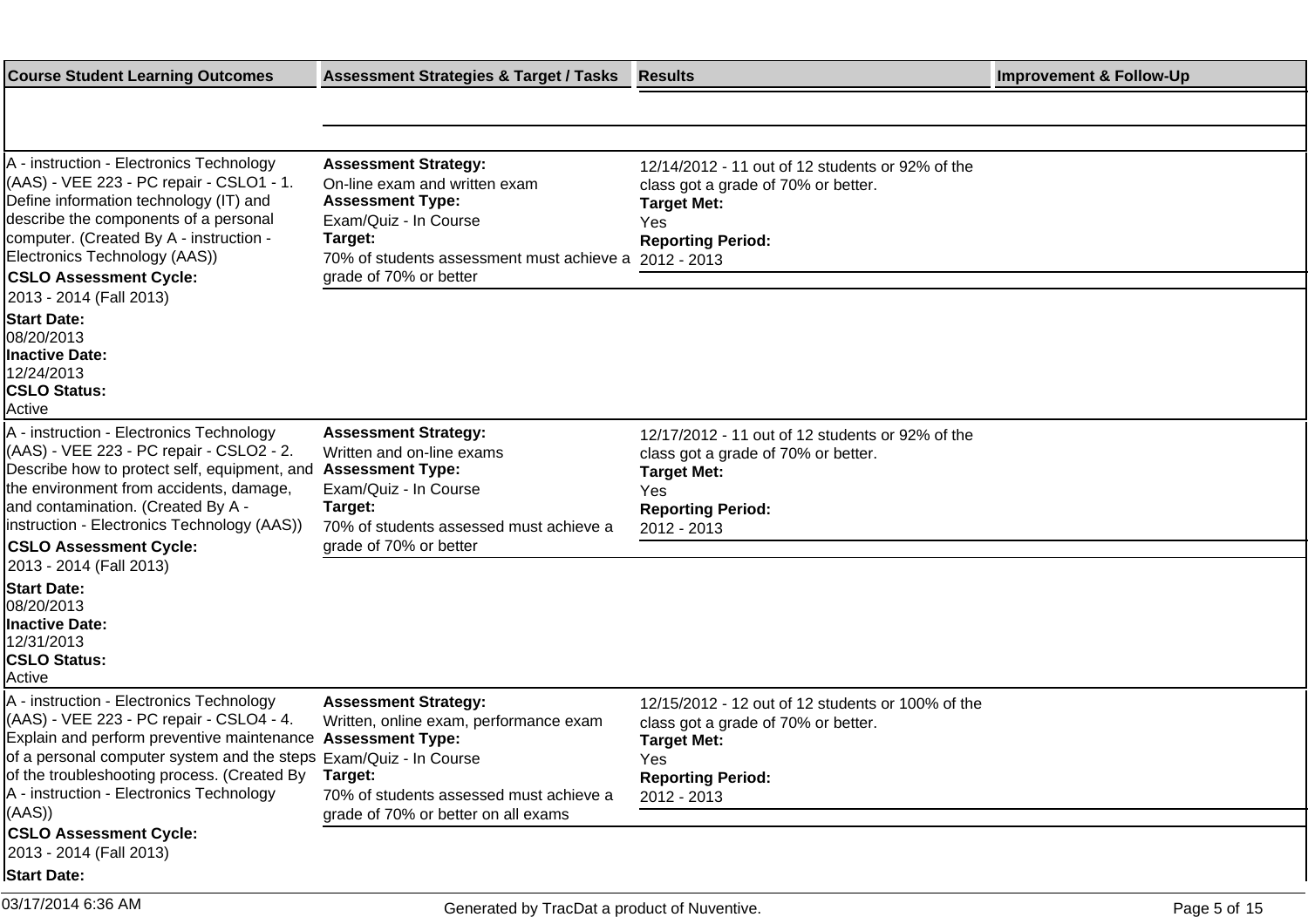| <b>Course Student Learning Outcomes</b>                                                                                                                                                                                                                                                                                                       | <b>Assessment Strategies &amp; Target / Tasks</b>                                                                                                                                                                                       | <b>Results</b>                                                                                                                                    | <b>Improvement &amp; Follow-Up</b> |
|-----------------------------------------------------------------------------------------------------------------------------------------------------------------------------------------------------------------------------------------------------------------------------------------------------------------------------------------------|-----------------------------------------------------------------------------------------------------------------------------------------------------------------------------------------------------------------------------------------|---------------------------------------------------------------------------------------------------------------------------------------------------|------------------------------------|
| 08/20/2013<br>Inactive Date:<br>12/31/2013<br><b>CSLO Status:</b><br>Active                                                                                                                                                                                                                                                                   |                                                                                                                                                                                                                                         |                                                                                                                                                   |                                    |
| A - instruction - Electronics Technology<br>(AAS) - VEE 223 - PC repair - CSLO6 - 6.<br>Identify the main components of laptops and<br>portable devices, basic preventative<br>maintenance, and troubleshooting. (Created<br>By A - instruction - Electronics Technology<br>(AAS)<br><b>CSLO Assessment Cycle:</b><br>2013 - 2014 (Fall 2013) | <b>Assessment Strategy:</b><br>Written, online, and skills-based exams<br><b>Assessment Type:</b><br>Exam/Quiz - In Course<br>Target:<br>70% of all students assessed must achieve a 2012 - 2013<br>grade of 70% or better on all exams | 12/14/2012 - 11 out of 12 students or 92% of the<br>class got a grade of 70% or better.<br><b>Target Met:</b><br>Yes<br><b>Reporting Period:</b>  |                                    |
| <b>Start Date:</b><br>08/20/2013<br><b>Inactive Date:</b><br>12/17/2013<br><b>CSLO Status:</b><br>Active                                                                                                                                                                                                                                      |                                                                                                                                                                                                                                         |                                                                                                                                                   |                                    |
| A - instruction - Electronics Technology<br>(AAS) - VEE 223 - PC repair - CSLO7 - 7.<br>Identify and describe the differences<br>between printers and scanners, installation<br>and configuration, basic preventative<br>maintenance, and troubleshooting. (Created<br>By A - instruction - Electronics Technology                            | <b>Assessment Strategy:</b><br>Written, online, and skills-based exams<br><b>Assessment Type:</b><br>Exam/Quiz - In Course<br>Target:<br>70% of all students assessed must achieve a 2012 - 2013<br>grade of 70% or better on all exams | 12/14/2012 - 12 out of 12 students or 100% of the<br>class got a grade of 70% or better.<br><b>Target Met:</b><br>Yes<br><b>Reporting Period:</b> |                                    |
| ((AAS)<br><b>CSLO Assessment Cycle:</b><br>2013 - 2014 (Fall 2013)                                                                                                                                                                                                                                                                            |                                                                                                                                                                                                                                         |                                                                                                                                                   |                                    |
| <b>Start Date:</b><br>08/20/2013<br><b>Inactive Date:</b><br>12/17/2013<br><b>CSLO Status:</b><br>Active                                                                                                                                                                                                                                      |                                                                                                                                                                                                                                         |                                                                                                                                                   |                                    |
| A - instruction - Electronics Technology<br>(AAS) - VEE 223 - PC repair - CSLO8 - 8.<br>Identify and describe basic network<br>components, technologies, basic<br>preventative maintenance, and                                                                                                                                               | <b>Assessment Strategy:</b><br>Written, online, and skills-based exams<br><b>Assessment Type:</b><br>Exam/Quiz - In Course<br>Target:                                                                                                   | 12/14/2012 - 10 out of 12 students or 83% of the<br>class got a grade of 70% or better.<br><b>Target Met:</b><br>Yes                              |                                    |
| 03/17/2014 6:36 AM                                                                                                                                                                                                                                                                                                                            | Generated by TracDat a product of Nuventive.                                                                                                                                                                                            |                                                                                                                                                   | Page 6 of 15                       |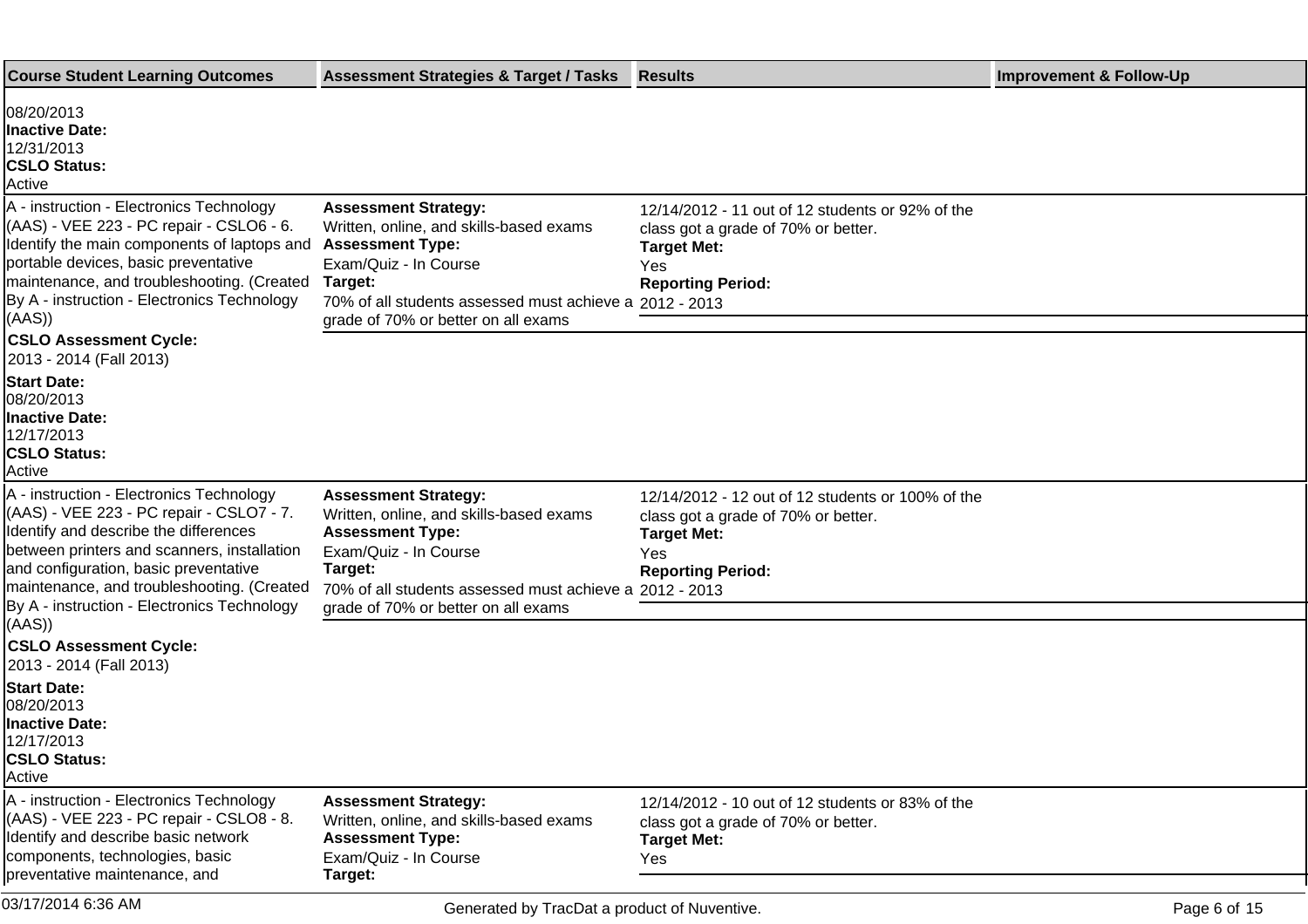| <b>Course Student Learning Outcomes</b>                                                                                                                                                                                                                                                                                                                            | <b>Assessment Strategies &amp; Target / Tasks</b>                                                                                                                                                                                                                                     | <b>Results</b>                                                                                                                                                  | <b>Improvement &amp; Follow-Up</b>                                                                                                                                                               |
|--------------------------------------------------------------------------------------------------------------------------------------------------------------------------------------------------------------------------------------------------------------------------------------------------------------------------------------------------------------------|---------------------------------------------------------------------------------------------------------------------------------------------------------------------------------------------------------------------------------------------------------------------------------------|-----------------------------------------------------------------------------------------------------------------------------------------------------------------|--------------------------------------------------------------------------------------------------------------------------------------------------------------------------------------------------|
| troubleshooting. (Created By A - instruction -<br>Electronics Technology (AAS))<br><b>CSLO Assessment Cycle:</b><br>2013 - 2014 (Fall 2013)                                                                                                                                                                                                                        | 70% of all students assessed must achieve a 2012 - 2013<br>grade of 70% or better on all exams                                                                                                                                                                                        | <b>Reporting Period:</b>                                                                                                                                        |                                                                                                                                                                                                  |
| <b>Start Date:</b><br>08/20/2013<br>Inactive Date:<br>12/17/2013<br><b>CSLO Status:</b><br>Active                                                                                                                                                                                                                                                                  |                                                                                                                                                                                                                                                                                       |                                                                                                                                                                 |                                                                                                                                                                                                  |
| A - instruction - Electronics Technology<br>(AAS) - VEE 223 - PC repair - CSLO9 - 9.<br>Identify and describe security threats,<br>procedures, basic preventative maintenance,<br>and troubleshooting. (Created By A -<br>linstruction - Electronics Technology (AAS))                                                                                             | <b>Assessment Strategy:</b><br>Written, online, and skills-based exams<br><b>Assessment Type:</b><br>Exam/Quiz - In Course<br>Target:<br>70% of all students assessed must achieve a 2012 - 2013                                                                                      | 12/14/2012 - 11 out of 12 students or 92% of the<br>class got a grade of 70% or better.<br><b>Target Met:</b><br>Yes<br><b>Reporting Period:</b>                |                                                                                                                                                                                                  |
| <b>CSLO Assessment Cycle:</b><br>2013 - 2014 (Fall 2013)                                                                                                                                                                                                                                                                                                           | grade of 70% or better on all exams                                                                                                                                                                                                                                                   |                                                                                                                                                                 |                                                                                                                                                                                                  |
| <b>Start Date:</b><br>08/20/2013<br><b>Inactive Date:</b><br>12/17/2013<br><b>CSLO Status:</b><br>Active                                                                                                                                                                                                                                                           |                                                                                                                                                                                                                                                                                       |                                                                                                                                                                 |                                                                                                                                                                                                  |
| A - instruction - Electronics Technology<br>(AAS) - VEE 223 - PC repair - CSLO10 - 10.<br>Apply good communications skills and<br>professional behavior to assess customer<br>needs and provides solutions and<br>recommendations for hardware, operating<br>systems, networking, and security. (Created<br>By A - instruction - Electronics Technology<br>((AAS)) | <b>Assessment Strategy:</b><br>Cisco IT Essentials Standardize exam, pre-<br>post test, and individual project<br><b>Assessment Type:</b><br>Presentation/Performance<br>Target:<br>70% of all students assessed must achieve a<br>grade of 70% or better on all exams and<br>project | 12/14/2012 - 10 out of 12 students or 83% of the<br>class got a grade of 70% or better.<br><b>Target Met:</b><br>Yes<br><b>Reporting Period:</b><br>2012 - 2013 | 12/14/2012 - To help improve the<br>troubleshooting skills and<br>communication skills, students need<br>additional opportunity to practice<br>these essential skills thru servicing<br>program. |
| <b>CSLO Assessment Cycle:</b><br>2013 - 2014 (Fall 2013)                                                                                                                                                                                                                                                                                                           |                                                                                                                                                                                                                                                                                       |                                                                                                                                                                 |                                                                                                                                                                                                  |
| <b>Start Date:</b><br>08/20/2013<br>Inactive Date:<br>12/17/2013<br><b>CSLO Status:</b><br>Active                                                                                                                                                                                                                                                                  |                                                                                                                                                                                                                                                                                       |                                                                                                                                                                 |                                                                                                                                                                                                  |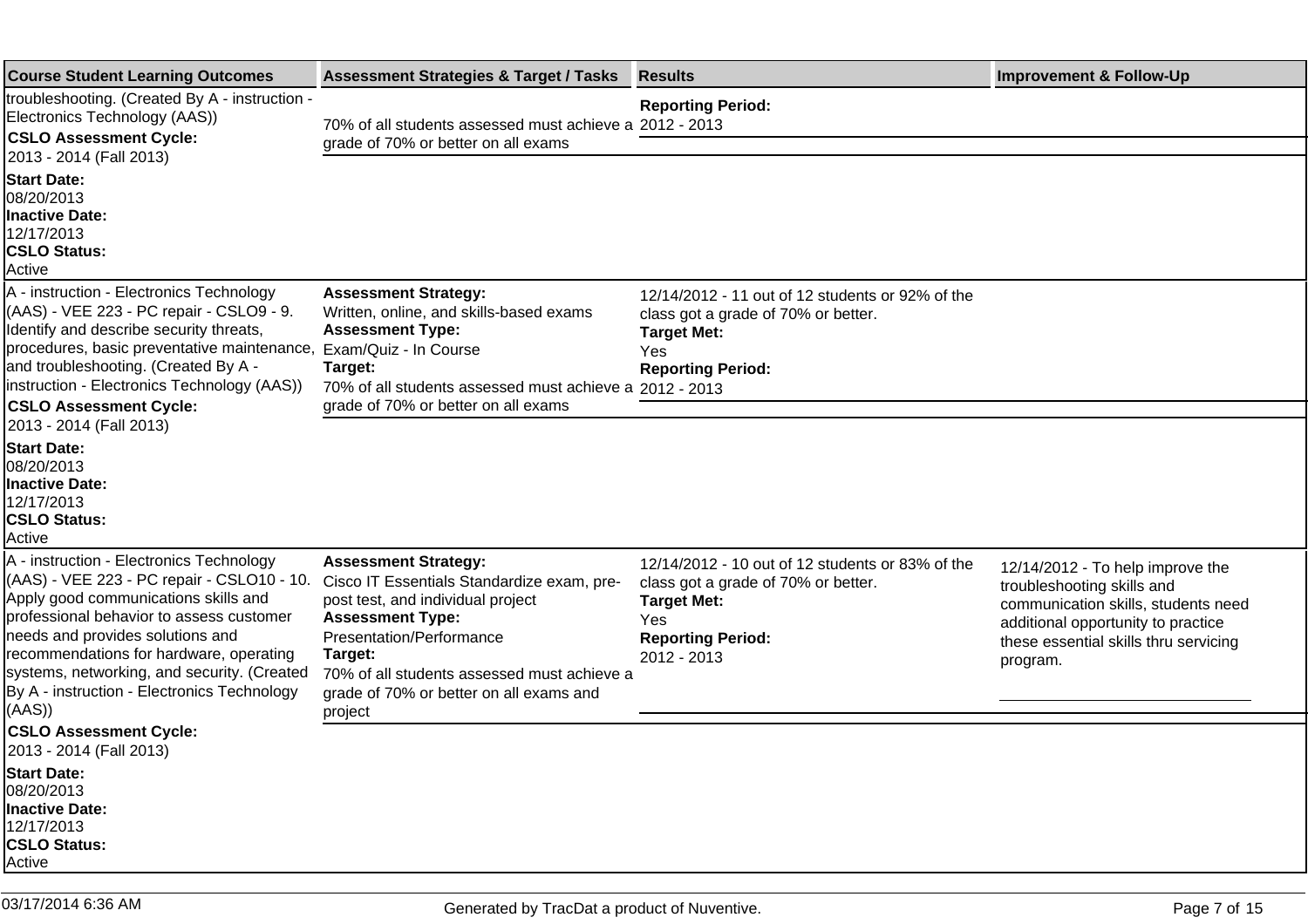| <b>Course Student Learning Outcomes</b>                                                                                                                                                                                                                                                                                | <b>Assessment Strategies &amp; Target / Tasks</b>                                                                                                                                                                                                                                      | <b>Results</b>                                                                                                                                          | <b>Improvement &amp; Follow-Up</b>                                                            |
|------------------------------------------------------------------------------------------------------------------------------------------------------------------------------------------------------------------------------------------------------------------------------------------------------------------------|----------------------------------------------------------------------------------------------------------------------------------------------------------------------------------------------------------------------------------------------------------------------------------------|---------------------------------------------------------------------------------------------------------------------------------------------------------|-----------------------------------------------------------------------------------------------|
| A - instruction - Electronics Technology<br>(AAS) - VEE 224 - Video System and<br>Prodcut servicing - SLO1 - Repair television<br>cathode ray tube and liquid crystal display<br>(TV CRT and LCD)<br>and computer monitor system.                                                                                      | <b>Assessment Strategy:</b><br>Hands-on servicing and troubleshooting TV<br>CRT, LCD and computer monitor system.<br>Written Test (quiz and exam)<br><b>Assessment Type:</b>                                                                                                           | 09/11/2013 - 12 out of 13 students or 92% got a<br>grade of C and better.<br><b>Target Met:</b><br>Yes<br><b>Reporting Period:</b><br>2012 - 2013       |                                                                                               |
| (Created By A - instruction - Electronics<br>Technology (AAS))<br><b>CSLO Assessment Cycle:</b><br>2012 - 2013 (Spring 2013)                                                                                                                                                                                           | Presentation/Performance<br>Target:<br>70% or grade of "C" or higher level of<br>competency of 2nd yr students of AAS in<br>Electronics.                                                                                                                                               |                                                                                                                                                         |                                                                                               |
| <b>CSLO Status:</b><br>Ilnactive                                                                                                                                                                                                                                                                                       |                                                                                                                                                                                                                                                                                        |                                                                                                                                                         |                                                                                               |
| A - instruction - Electronics Technology<br>(AAS) - VEE 224 - Video System and<br>Prodcut servicing - SLO2 - Repair video<br>cassette recorders (VCR). (Created By A -<br>instruction - Electronics Technology (AAS))<br><b>CSLO Assessment Cycle:</b><br>2012 - 2013 (Spring 2013)<br><b>CSLO Status:</b><br>Inactive | <b>Assessment Strategy:</b><br>Hands-on servicing and troubleshooting of<br>VCR.<br>Written Test (quiz and exam)<br><b>Assessment Type:</b><br>Presentation/Performance<br>Target:<br>70% or grade of "C" or higher level of<br>competency of 2nd yr students of AAS in<br>Electronics | 09/11/2013 - 12 out of 13 or 92% of the student<br>got a grade of C and better.<br><b>Target Met:</b><br>Yes<br><b>Reporting Period:</b><br>2012 - 2013 |                                                                                               |
|                                                                                                                                                                                                                                                                                                                        |                                                                                                                                                                                                                                                                                        |                                                                                                                                                         |                                                                                               |
| A - instruction - Electronics Technology<br>(AAS) - VEE 224 - Video System and<br>Prodcut servicing - SLO3 - Repair compact<br>disk (CD) player. (Created By A - instruction<br>- Electronics Technology (AAS))<br><b>CSLO Assessment Cycle:</b><br>2012 - 2013 (Spring 2013)                                          | <b>Assessment Strategy:</b><br>Servicing and troubleshooting of CD.<br>Written Test (quiz and exam)<br><b>Assessment Type:</b><br>Presentation/Performance<br>Target:<br>70% or grade of "C" or higher level of<br>competency of 2nd yr students of AAS in                             | 09/11/2013 - 12 out of 13 or 92% of the student<br>got a grade of C and better.<br><b>Target Met:</b><br>Yes<br><b>Reporting Period:</b><br>2012 - 2013 | 09/11/2013 - Must include blu-ray<br>technology as another recording<br>format on the course. |
| <b>CSLO Status:</b><br>Inactive                                                                                                                                                                                                                                                                                        | Electronics                                                                                                                                                                                                                                                                            |                                                                                                                                                         |                                                                                               |
| A - instruction - Electronics Technology<br>(AAS) - VEE 224 - Video System and<br>Prodcut servicing - SLO4 - Repair digital<br>video disc (DVD) player. (Created By A -<br>instruction - Electronics Technology (AAS))                                                                                                 | <b>Assessment Strategy:</b><br>Servicing and troubleshooting of DVD<br>player.<br>Written Test (quiz and exam)<br><b>Assessment Type:</b><br>Presentation/Performance                                                                                                                  | 09/11/2013 - 12 out of 13 or 92% of the student<br>got a grade of C and better.<br><b>Target Met:</b><br>Yes<br><b>Reporting Period:</b><br>2012 - 2013 | 09/11/2013 - Include blu-ray player<br>servicing and troubleshooting in the<br>course.        |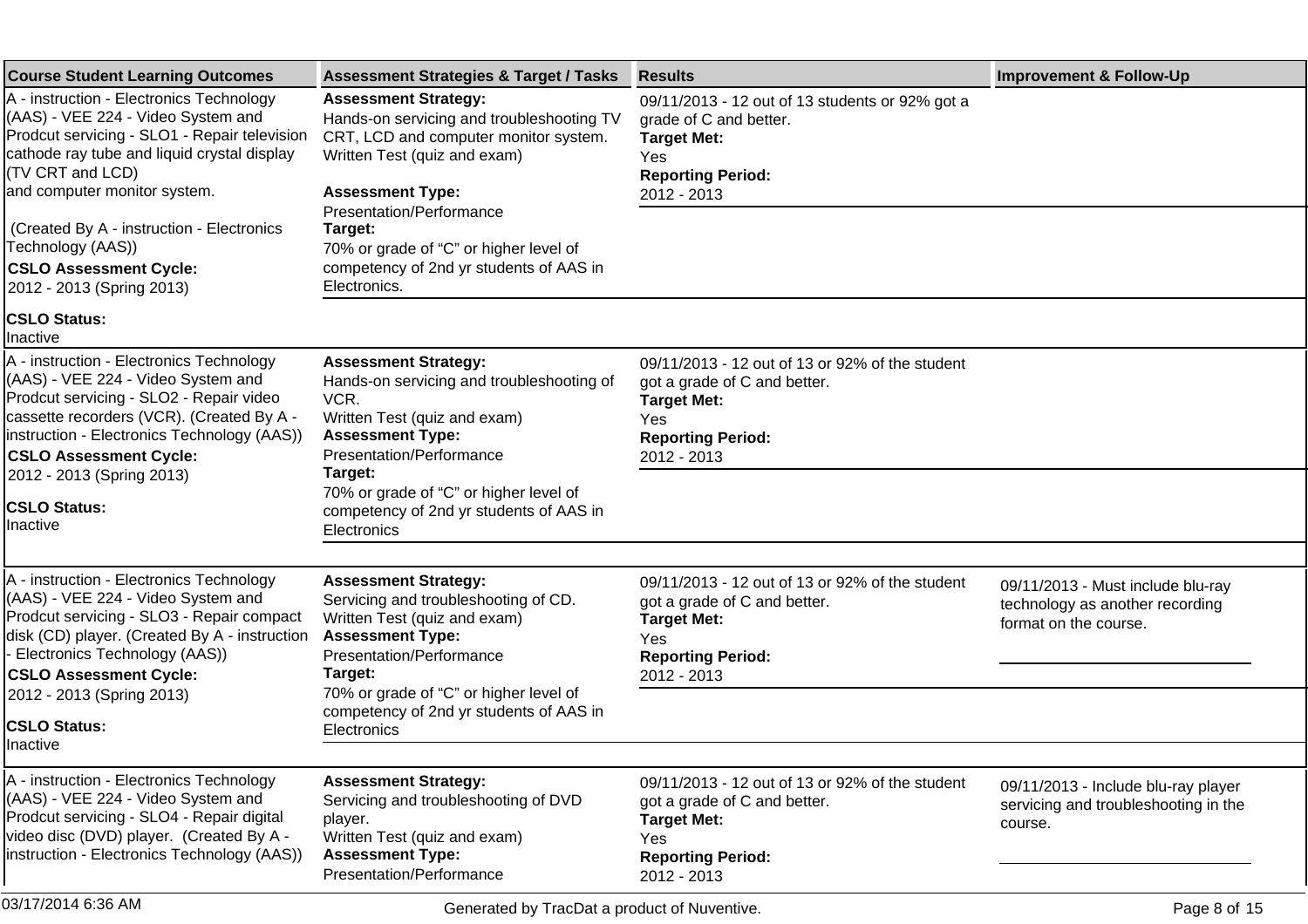| <b>Course Student Learning Outcomes</b>                                                                                                                                                                                                                                                        | <b>Assessment Strategies &amp; Target / Tasks</b>                                                                                                                                                                                               | <b>Results</b>                                                                                                                                           | <b>Improvement &amp; Follow-Up</b>                                                                              |
|------------------------------------------------------------------------------------------------------------------------------------------------------------------------------------------------------------------------------------------------------------------------------------------------|-------------------------------------------------------------------------------------------------------------------------------------------------------------------------------------------------------------------------------------------------|----------------------------------------------------------------------------------------------------------------------------------------------------------|-----------------------------------------------------------------------------------------------------------------|
| <b>CSLO Assessment Cycle:</b><br>2012 - 2013 (Spring 2013)<br><b>CSLO Status:</b><br>Inactive                                                                                                                                                                                                  | Target:<br>70% or grade of "C" or higher level of<br>competency of 2nd yr students of AAS in<br>Electronics                                                                                                                                     |                                                                                                                                                          |                                                                                                                 |
| A - instruction - Electronics Technology<br>(AAS) - VEE 225 - Business Machine<br>Servicing - SLO1 - Service and repair fax<br>machine. (Created By A - instruction -<br>Electronics Technology (AAS))<br><b>CSLO Assessment Cycle:</b><br>2012 - 2013 (Spring 2013)                           | <b>Assessment Strategy:</b><br>Hands-on troubleshooting of fax machine<br><b>Assessment Type:</b><br>Presentation/Performance<br>Target:<br>70% or grade of "C" or higher level of<br>competency of 2nd yr students of AAS in<br>Electronics.   | 09/10/2013 - 12 out of 13 or 92% students got a<br>grade of C and better.<br><b>Target Met:</b><br>Yes<br><b>Reporting Period:</b><br>2012 - 2013        |                                                                                                                 |
| <b>CSLO Status:</b><br>Inactive                                                                                                                                                                                                                                                                |                                                                                                                                                                                                                                                 |                                                                                                                                                          |                                                                                                                 |
| A - instruction - Electronics Technology<br>(AAS) - VEE 225 - Business Machine<br>Servicing - SLO2 - Service and repair<br>computer printer (laser & desk jet). (Created<br>By A - instruction - Electronics Technology<br>(AAS)<br><b>CSLO Assessment Cycle:</b><br>2012 - 2013 (Spring 2013) | <b>Assessment Strategy:</b><br>Troubleshooting of computer printer.<br><b>Assessment Type:</b><br>Presentation/Performance<br>Target:<br>70% or grade of "C" or higher level of<br>competency of 2nd yr students of AAS in<br>Electronics.      | 09/10/2013 - 12 out of 13 or 92% of students got a<br>a grade of B and better.<br><b>Target Met:</b><br>Yes<br><b>Reporting Period:</b><br>2012 - 2013   |                                                                                                                 |
| <b>CSLO Status:</b><br>Inactive                                                                                                                                                                                                                                                                |                                                                                                                                                                                                                                                 |                                                                                                                                                          |                                                                                                                 |
| A - instruction - Electronics Technology<br>(AAS) - VEE 225 - Business Machine<br>Servicing - SLO3 - Service and repair cash<br>register. (Created By A - instruction -<br>Electronics Technology (AAS))<br><b>CSLO Assessment Cycle:</b><br>2012 - 2013 (Spring 2013)                         | <b>Assessment Strategy:</b><br>Hands-on troubleshooting of cash register<br><b>Assessment Type:</b><br>Presentation/Performance<br>Target:<br>70% or grade of "C" or higher level of<br>competency of 2nd yr students of AAS in<br>Electronics. | 09/11/2013 - 13 out of 13 or 100% of the student<br>got a grade of B and better.<br><b>Target Met:</b><br>Yes<br><b>Reporting Period:</b><br>2012 - 2013 | 09/11/2013 - Must buy additional<br>two cash register and include bar<br>code reading scanner on the<br>course. |
| <b>CSLO Status:</b><br>Inactive                                                                                                                                                                                                                                                                |                                                                                                                                                                                                                                                 |                                                                                                                                                          |                                                                                                                 |
| A - instruction - Electronics Technology<br>(AAS) - VEE 225 - Business Machine<br>Servicing - SLO4 - Service and repair<br>photocopier. (Created By A - instruction -                                                                                                                          | <b>Assessment Strategy:</b><br>Hands-on troubleshooting of photocopier.<br><b>Assessment Type:</b><br>Presentation/Performance                                                                                                                  | 09/11/2013 - 12 out of 13 or 92% of the students<br>got a grade of B and better.<br><b>Target Met:</b><br>Yes                                            |                                                                                                                 |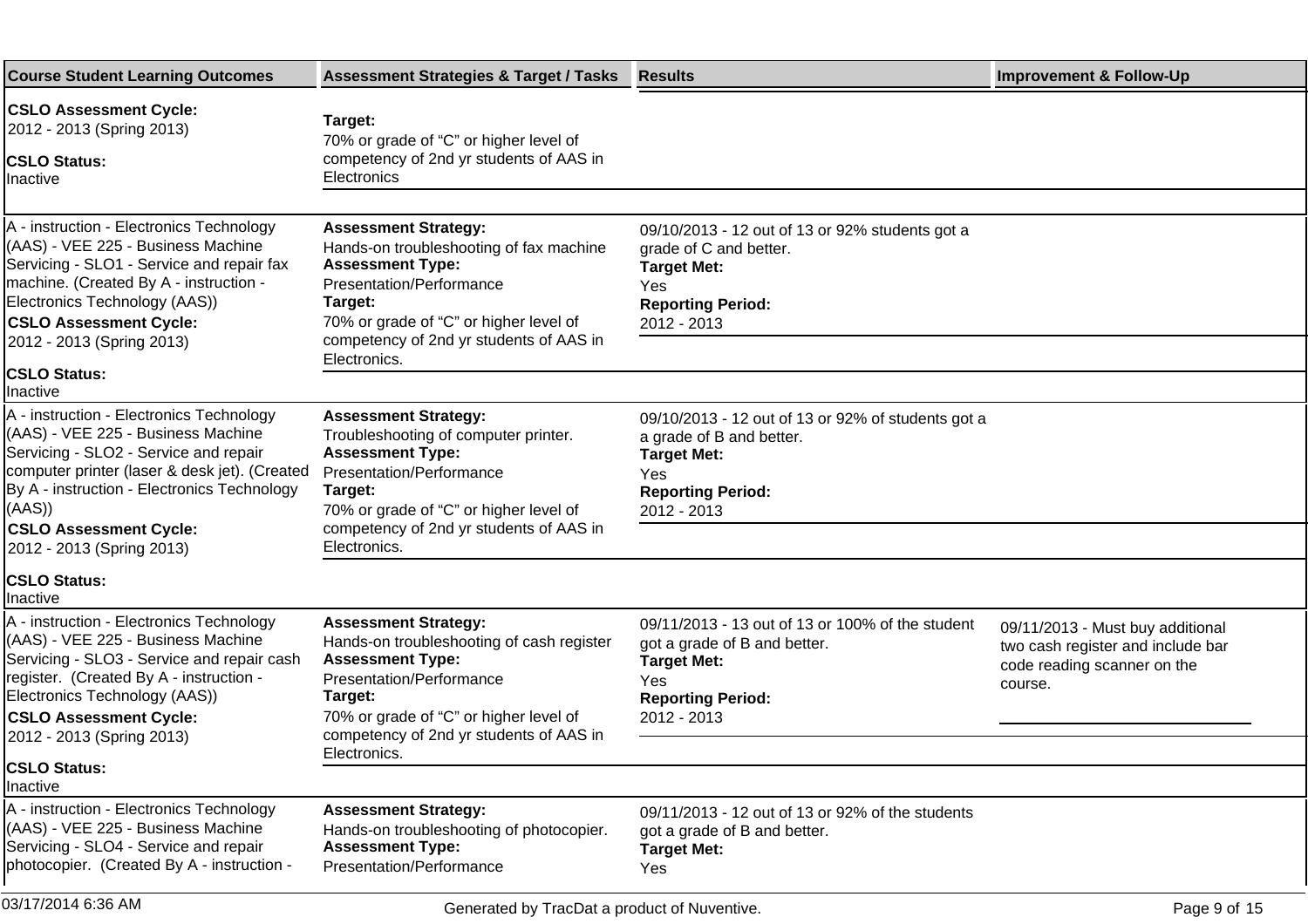| <b>Course Student Learning Outcomes</b>                                                                                                                                                                                                                                                                        | <b>Assessment Strategies &amp; Target / Tasks</b>                                                                                                                                                                                       | <b>Results</b>                                                                                                                                                   | <b>Improvement &amp; Follow-Up</b> |
|----------------------------------------------------------------------------------------------------------------------------------------------------------------------------------------------------------------------------------------------------------------------------------------------------------------|-----------------------------------------------------------------------------------------------------------------------------------------------------------------------------------------------------------------------------------------|------------------------------------------------------------------------------------------------------------------------------------------------------------------|------------------------------------|
| Electronics Technology (AAS))                                                                                                                                                                                                                                                                                  |                                                                                                                                                                                                                                         | <b>Reporting Period:</b>                                                                                                                                         |                                    |
| <b>CSLO Assessment Cycle:</b><br>2012 - 2013 (Spring 2013)                                                                                                                                                                                                                                                     | Target:<br>70% or grade of "C" or higher level of                                                                                                                                                                                       | 2012 - 2013                                                                                                                                                      |                                    |
| <b>CSLO Status:</b><br>Inactive                                                                                                                                                                                                                                                                                | competency of 2nd yr students of AAS in<br>Electronics.                                                                                                                                                                                 |                                                                                                                                                                  |                                    |
|                                                                                                                                                                                                                                                                                                                |                                                                                                                                                                                                                                         |                                                                                                                                                                  |                                    |
| A - instruction - Electronics Technology<br>(AAS) - VEE 225 - Business Machine<br>Servicing - SLO5 - Service and repair<br>microwave oven. (Created By A - instruction Assessment Type:<br>- Electronics Technology (AAS))<br><b>CSLO Assessment Cycle:</b>                                                    | <b>Assessment Strategy:</b><br>Hands-on troubleshooting of microwave<br>oven.<br>Presentation/Performance<br>Target:                                                                                                                    | 09/11/2013 - 12 out of 13 students or 92% got a<br>grade of C and better.<br><b>Target Met:</b><br>Yes<br><b>Reporting Period:</b><br>2012 - 2013                |                                    |
| 2012 - 2013 (Spring 2013)                                                                                                                                                                                                                                                                                      | 70% or grade of "C" or higher level of<br>competency of 2nd yr students of AAS in                                                                                                                                                       |                                                                                                                                                                  |                                    |
| <b>CSLO Status:</b><br>Ilnactive                                                                                                                                                                                                                                                                               | Electronics.                                                                                                                                                                                                                            |                                                                                                                                                                  |                                    |
| A - instruction - Electronics Technology<br>(AAS) - VEE 235 - Digital Electronis II -<br>SLO1 - Identify and demonstrate register<br>and memory circuits. (Created By A -<br>instruction - Electronics Technology (AAS))<br><b>CSLO Assessment Cycle:</b><br>2012 - 2013 (Fall 2012)                           | <b>Assessment Strategy:</b><br>Written assessment will be administer<br>covering the register and memory circuits.<br><b>Assessment Type:</b><br>Exam/Quiz - In Course<br>Target:<br>70% or grade of "C" or higher of all student       | 09/11/2013 - 33 out of 33 students or 100% got a<br>grade of C and better in the course.<br><b>Target Met:</b><br>Yes<br><b>Reporting Period:</b><br>2012 - 2013 |                                    |
| <b>CSLO Status:</b><br>Inactive                                                                                                                                                                                                                                                                                | register on the course.                                                                                                                                                                                                                 |                                                                                                                                                                  |                                    |
| A - instruction - Electronics Technology<br>(AAS) - VEE 235 - Digital Electronis II -<br>SLO2 - Describe and demonstrate the<br>function of shift registers and memory<br>circuits. (Created By A - instruction -<br>Electronics Technology (AAS))<br><b>CSLO Assessment Cycle:</b><br>2012 - 2013 (Fall 2012) | <b>Assessment Strategy:</b><br>Written assessment will be administer on the<br>topic covered.<br><b>Assessment Type:</b><br>Exam/Quiz - In Course<br>Target:<br>70% or grade of "C" or higher of all student<br>register on the course. | 09/11/2013 - 33 out of 33 students or 100% got a<br>grade of C and better in the course.<br><b>Target Met:</b><br>Yes<br><b>Reporting Period:</b><br>2012 - 2013 |                                    |
| <b>CSLO Status:</b><br>Inactive                                                                                                                                                                                                                                                                                |                                                                                                                                                                                                                                         |                                                                                                                                                                  |                                    |
| A - instruction - Electronics Technology<br>(AAS) - VEE 235 - Digital Electronis II -<br>SLO3 - Identify and describe arithmetic<br>counting and counter circuits. (Created By A                                                                                                                               | <b>Assessment Strategy:</b><br>Using Nida trainer the student will perform<br>an experiment and likewise written                                                                                                                        | 09/11/2013 - 33 out of 33 students or 100% got a<br>grade of C and better in the course.<br><b>Target Met:</b>                                                   |                                    |
| 03/17/2014 6:36 AM                                                                                                                                                                                                                                                                                             | Generated by TracDat a product of Nuventive.                                                                                                                                                                                            |                                                                                                                                                                  | Page 10 of 15                      |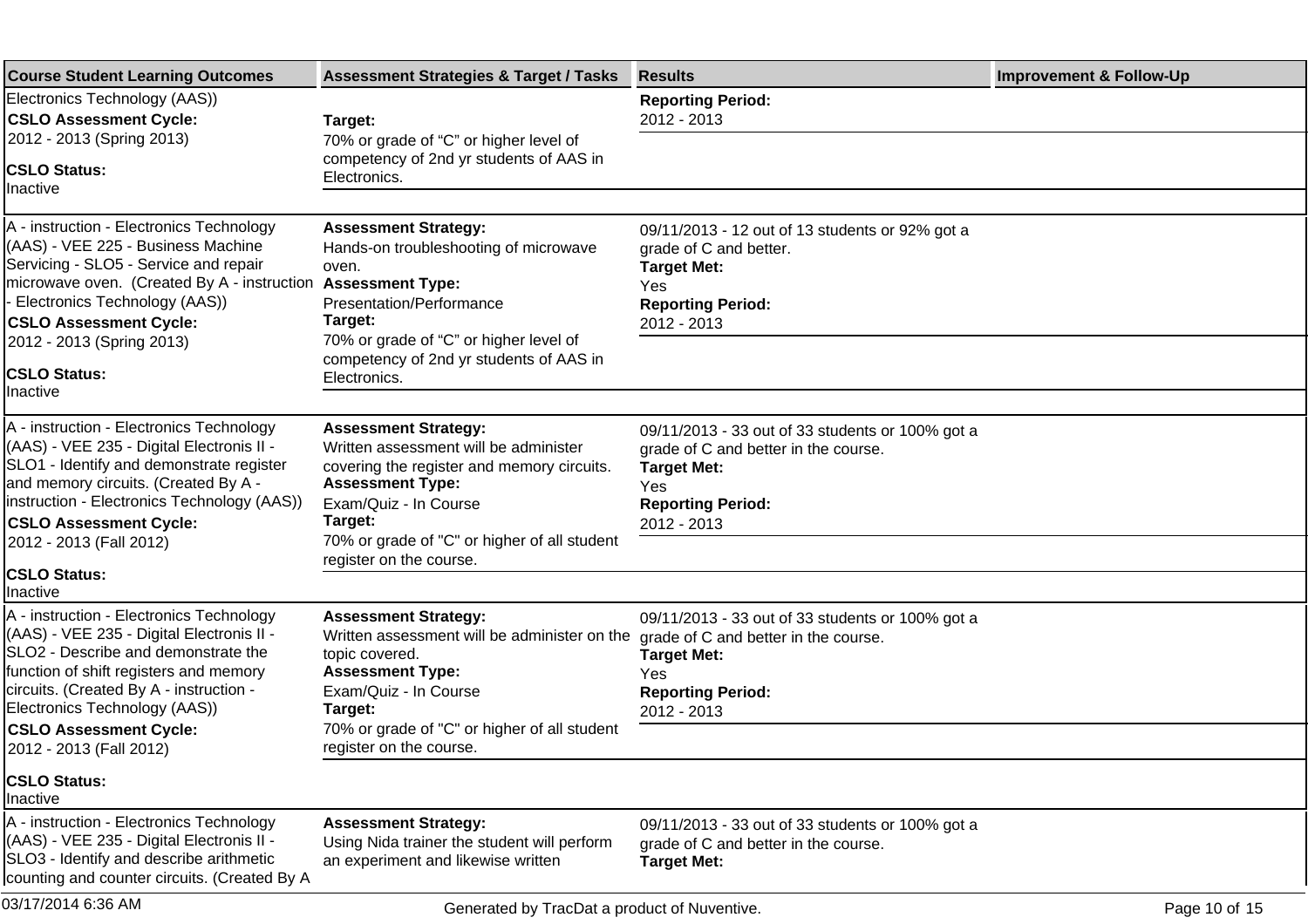| <b>Course Student Learning Outcomes</b>                                                                                                                                                                                                                   | <b>Assessment Strategies &amp; Target / Tasks</b>                                                                                                                                                                           | <b>Results</b>                                                                                                                                                   | <b>Improvement &amp; Follow-Up</b> |
|-----------------------------------------------------------------------------------------------------------------------------------------------------------------------------------------------------------------------------------------------------------|-----------------------------------------------------------------------------------------------------------------------------------------------------------------------------------------------------------------------------|------------------------------------------------------------------------------------------------------------------------------------------------------------------|------------------------------------|
| instruction - Electronics Technology (AAS))<br><b>CSLO Assessment Cycle:</b><br>2012 - 2013 (Fall 2012)                                                                                                                                                   | assessment will be administer.<br><b>Assessment Type:</b><br>Presentation/Performance                                                                                                                                       | Yes<br><b>Reporting Period:</b><br>2012 - 2013                                                                                                                   |                                    |
| <b>CSLO Status:</b><br>Inactive                                                                                                                                                                                                                           | Target:<br>70% or grade of "C" or higher of all student<br>register on the course.                                                                                                                                          |                                                                                                                                                                  |                                    |
|                                                                                                                                                                                                                                                           |                                                                                                                                                                                                                             |                                                                                                                                                                  |                                    |
| A - instruction - Electronics Technology<br>(AAS) - VEE 235 - Digital Electronis II -<br>SLO4 - Identify and demonstrate the data<br>conversion circuits. (Created By A -<br>instruction - Electronics Technology (AAS))<br><b>CSLO Assessment Cycle:</b> | <b>Assessment Strategy:</b><br>Using the NIDA trainer the student will<br>perform experiment on this topic and written<br>assessment will also be administer.<br><b>Assessment Type:</b><br>Presentation/Performance        | 09/11/2013 - 33 out of 33 students or 100% got a<br>grade of C and better in the course.<br><b>Target Met:</b><br>Yes<br><b>Reporting Period:</b><br>2012 - 2013 |                                    |
| 2012 - 2013 (Fall 2012)                                                                                                                                                                                                                                   | Target:<br>70% or grade of "C" or higher of all student                                                                                                                                                                     |                                                                                                                                                                  |                                    |
| <b>CSLO Status:</b><br>llnactive                                                                                                                                                                                                                          | register on the course.                                                                                                                                                                                                     |                                                                                                                                                                  |                                    |
| A - instruction - Electronics Technology<br>(AAS) - VEE 235 - Digital Electronis II -<br>SLO5 - Identify and analyze the data<br>selector circuit. (Created By A - instruction -<br>Electronics Technology (AAS))<br><b>CSLO Assessment Cycle:</b>        | <b>Assessment Strategy:</b><br>Using the NIda trainer the student will<br>perform experiment and written assessment<br>will also be administer.<br><b>Assessment Type:</b><br>Presentation/Performance                      | 09/11/2013 - 33 out of 33 students or 100% got a<br>grade of C and better in the course.<br><b>Target Met:</b><br>Yes<br><b>Reporting Period:</b><br>2012 - 2013 |                                    |
| 2012 - 2013 (Fall 2012)<br><b>CSLO Status:</b>                                                                                                                                                                                                            | Target:<br>70% or grade of "C" or higher of all student<br>register on the course.                                                                                                                                          |                                                                                                                                                                  |                                    |
| Inactive                                                                                                                                                                                                                                                  |                                                                                                                                                                                                                             |                                                                                                                                                                  |                                    |
| A - instruction - Electronics Technology<br>(AAS) - VEE 235 - Digital Electronis II -<br>SLO6 - Identify and analyze the data<br>distribution circuit. (Created By A -<br>instruction - Electronics Technology (AAS))<br><b>CSLO Assessment Cycle:</b>    | <b>Assessment Strategy:</b><br>Using the NIDA trainer student will perform<br>experiment and will also be given written<br>assessment on data distribution circuits.<br><b>Assessment Type:</b><br>Presentation/Performance | 09/11/2013 - 33 out of 33 students or 100% got a<br>grade of C and better in the course.<br><b>Target Met:</b><br>Yes<br><b>Reporting Period:</b><br>2012 - 2013 |                                    |
| 2012 - 2013 (Fall 2012)                                                                                                                                                                                                                                   | Target:<br>70% or grade of "C" or higher of all student                                                                                                                                                                     |                                                                                                                                                                  |                                    |
| <b>CSLO Status:</b><br>Inactive                                                                                                                                                                                                                           | register on the course.                                                                                                                                                                                                     |                                                                                                                                                                  |                                    |
| A - instruction - Electronics Technology<br>(AAS) - VEE 240 - Signal processing - SLO1                                                                                                                                                                    | <b>Assessment Strategy:</b><br>Written assessment will be administer on                                                                                                                                                     | 10/02/2013 - 14 out of 14 or 100% of the students<br>got a grade of C or better in SLO1.                                                                         |                                    |
| 03/17/2014 6:36 AM                                                                                                                                                                                                                                        | Generated by TracDat a product of Nuventive.                                                                                                                                                                                |                                                                                                                                                                  | Page 11 of 15                      |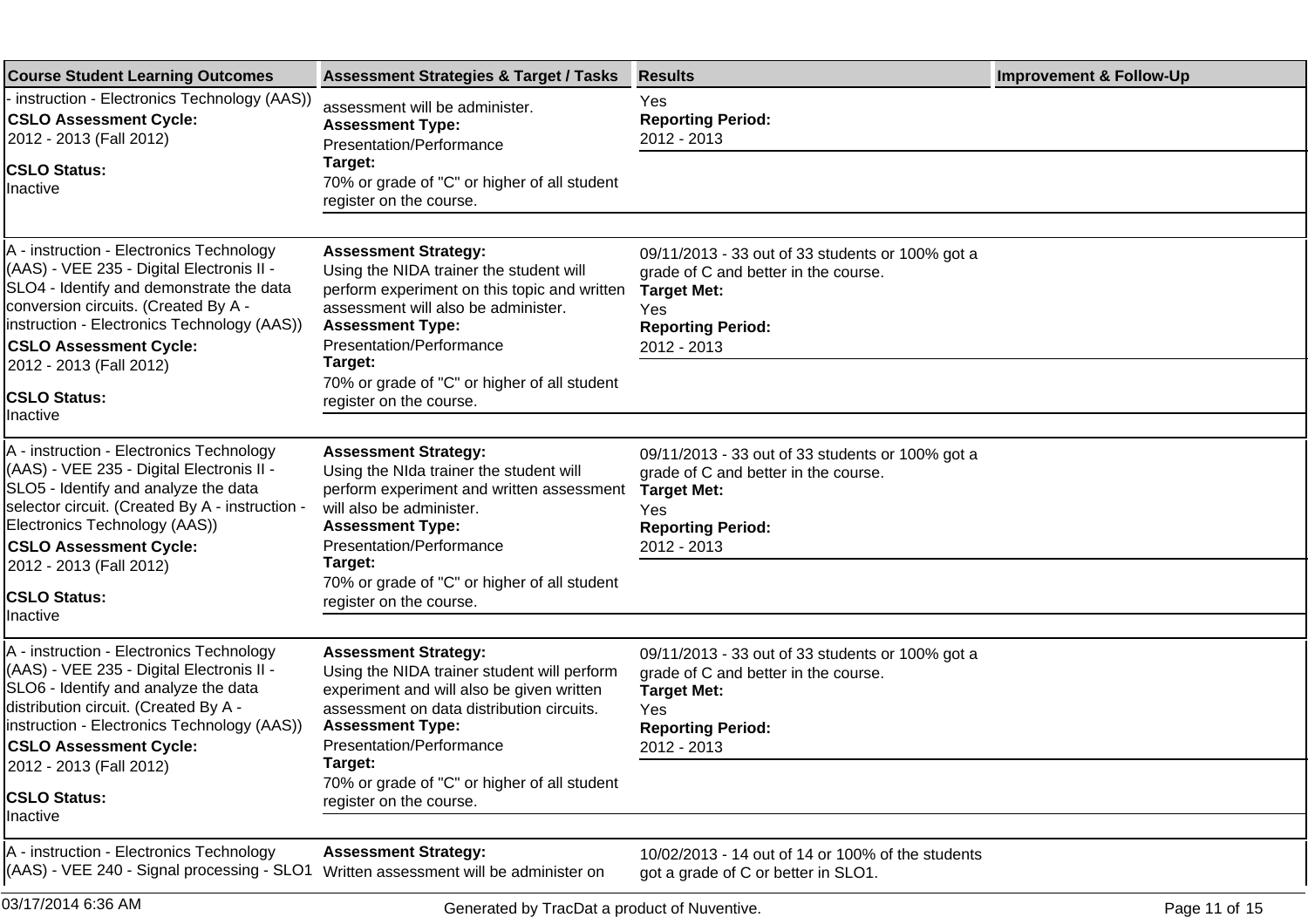| <b>Course Student Learning Outcomes</b>                                                                                                                                                                                                                   | <b>Assessment Strategies &amp; Target / Tasks</b>                                                                                                                                        | <b>Results</b>                                                                                                                                     | <b>Improvement &amp; Follow-Up</b> |
|-----------------------------------------------------------------------------------------------------------------------------------------------------------------------------------------------------------------------------------------------------------|------------------------------------------------------------------------------------------------------------------------------------------------------------------------------------------|----------------------------------------------------------------------------------------------------------------------------------------------------|------------------------------------|
| Describe analog pulse modulation circuit<br>operation. (Created By A - instruction -<br>Electronics Technology (AAS))<br><b>CSLO Assessment Cycle:</b>                                                                                                    | topic covered.<br><b>Assessment Type:</b><br>Exam/Quiz - In Course<br>Target:                                                                                                            | <b>Target Met:</b><br>Yes<br><b>Reporting Period:</b><br>2012 - 2013                                                                               |                                    |
| 2012 - 2013 (Spring 2013)<br><b>Start Date:</b><br>08/19/2013                                                                                                                                                                                             | 70% or grade of "C" or higher of all student<br>registered on the course.                                                                                                                |                                                                                                                                                    |                                    |
| <b>Inactive Date:</b><br>12/13/2013<br><b>CSLO Status:</b><br>Active                                                                                                                                                                                      |                                                                                                                                                                                          |                                                                                                                                                    |                                    |
| A - instruction - Electronics Technology<br>(AAS) - VEE 240 - Signal processing - SLO2<br>- Describe and analyze Pulse Coded<br>Modulation (PCM) circuit operation and<br>troubleshooting. (Created By A - instruction -<br>Electronics Technology (AAS)) | <b>Assessment Strategy:</b><br>Practical and written assessment on the<br>operation and troubleshooting of PCM<br>circuit.<br><b>Assessment Type:</b><br><b>Presentation/Performance</b> | 09/11/2013 - 15 out of 15 students or 100% got a<br>grade of C and better.<br><b>Target Met:</b><br>Yes<br><b>Reporting Period:</b><br>2012 - 2013 |                                    |
| <b>CSLO Assessment Cycle:</b><br>2012 - 2013 (Spring 2013)                                                                                                                                                                                                | Target:<br>70% or grade of "C" or higher of all student                                                                                                                                  |                                                                                                                                                    |                                    |
| <b>Start Date:</b><br>08/19/2013<br><b>Inactive Date:</b><br>12/09/2013<br><b>CSLO Status:</b><br>Active                                                                                                                                                  | registered on the course.                                                                                                                                                                |                                                                                                                                                    |                                    |
| A - instruction - Electronics Technology<br>(AAS) - VEE 240 - Signal processing - SLO3<br>- Describe and analyze Delta Modulation<br>(DM) circuit operation and troubleshooting.<br>(Created By A - instruction - Electronics<br>Technology (AAS))        | <b>Assessment Strategy:</b><br>Written and hands-on assessment on DM<br>circuit operation and troubleshooting.<br><b>Assessment Type:</b><br><b>Presentation/Performance</b><br>Target:  | 09/11/2013 - 15 out of 15 students or 100% got a<br>grade of C and better.<br><b>Target Met:</b><br>Yes<br><b>Reporting Period:</b><br>2012 - 2013 |                                    |
| <b>CSLO Assessment Cycle:</b><br>2012 - 2013 (Spring 2013)                                                                                                                                                                                                | 70% or grade of "C" or higher of all student<br>registered on the course.                                                                                                                |                                                                                                                                                    |                                    |
| <b>Start Date:</b><br>08/19/2013<br><b>Inactive Date:</b><br>12/09/2013<br><b>CSLO Status:</b><br>Active                                                                                                                                                  |                                                                                                                                                                                          |                                                                                                                                                    |                                    |
| A - instruction - Electronics Technology<br>(AAS) - VEE 240 - Signal processing - SLO4                                                                                                                                                                    | <b>Assessment Strategy:</b><br>Written and hands-on assessment on FSK                                                                                                                    | 09/11/2013 - 15 out of 15 students or 100% got a<br>grade of C and better.                                                                         |                                    |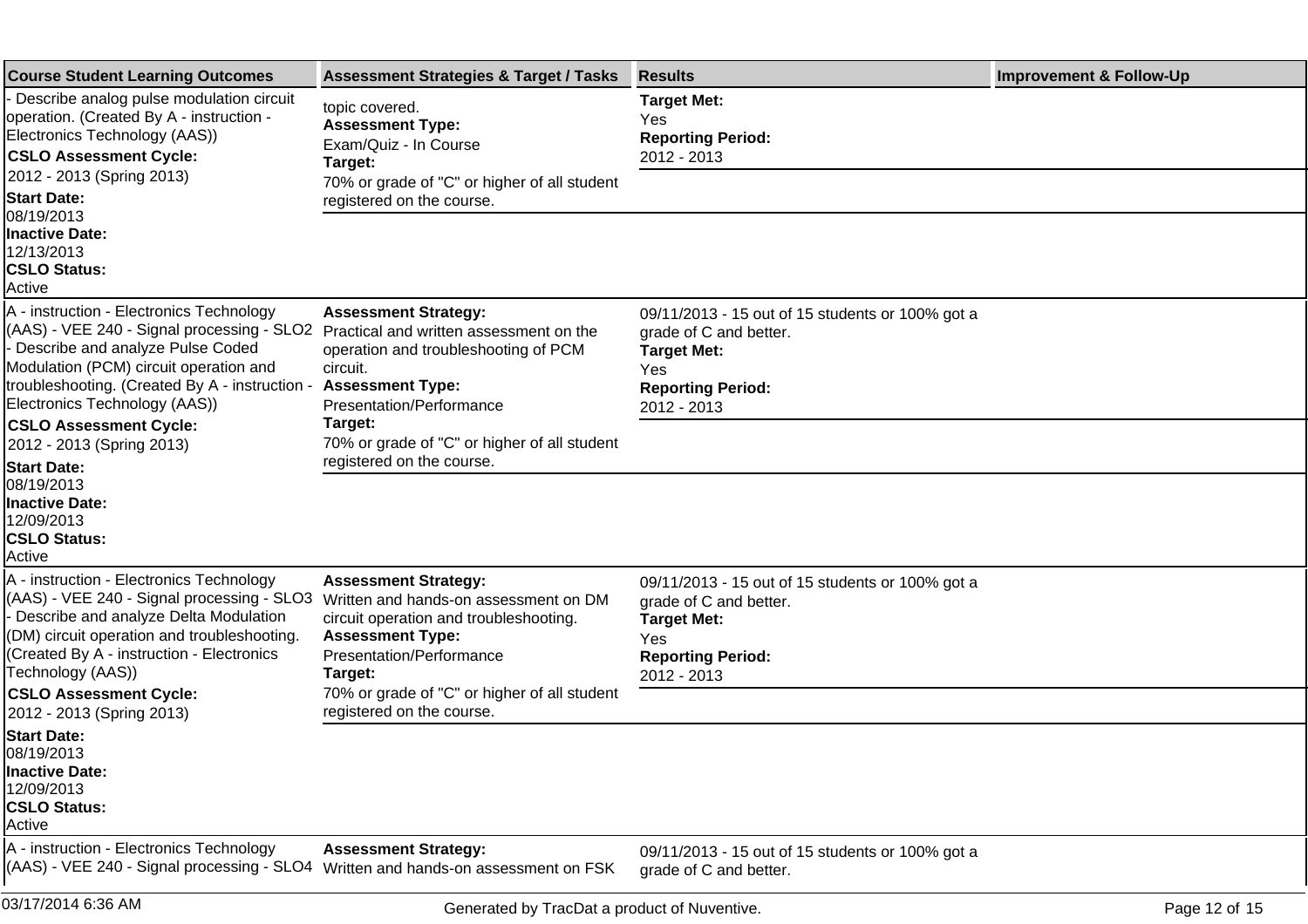| <b>Course Student Learning Outcomes</b>                                                                                                                                                                                                                                                                                                                                                                                              | <b>Assessment Strategies &amp; Target / Tasks</b>                                                                                                                                                    | <b>Results</b>                                                                                                                                            | <b>Improvement &amp; Follow-Up</b> |
|--------------------------------------------------------------------------------------------------------------------------------------------------------------------------------------------------------------------------------------------------------------------------------------------------------------------------------------------------------------------------------------------------------------------------------------|------------------------------------------------------------------------------------------------------------------------------------------------------------------------------------------------------|-----------------------------------------------------------------------------------------------------------------------------------------------------------|------------------------------------|
| - Describe and analyze Frequency Shift<br>Keying (FSK) circuit operation and<br>troubleshooting. (Created By A - instruction -<br>Electronics Technology (AAS))<br><b>CSLO Assessment Cycle:</b><br>2012 - 2013 (Spring 2013)<br><b>Start Date:</b><br>08/19/2013<br> Inactive Date:<br>12/09/2013<br><b>CSLO Status:</b><br>Active                                                                                                  | circuit operation and troubleshooting.<br><b>Assessment Type:</b><br>Presentation/Performance<br>Target:<br>70% or grade of "C" or higher of all student<br>registered on the course.                | <b>Target Met:</b><br>Yes<br><b>Reporting Period:</b><br>2012 - 2013                                                                                      |                                    |
|                                                                                                                                                                                                                                                                                                                                                                                                                                      |                                                                                                                                                                                                      |                                                                                                                                                           |                                    |
|                                                                                                                                                                                                                                                                                                                                                                                                                                      |                                                                                                                                                                                                      |                                                                                                                                                           |                                    |
| A - instruction - Electronics Technology<br>(AAS) - VEE 240 - Signal processing - SLO5<br>- Describe and analyze Phase Shift Keying<br>(PSK) circuit operation and troubleshooting.<br>(Created By A - instruction - Electronics<br>Technology (AAS))                                                                                                                                                                                | <b>Assessment Strategy:</b><br>Experiment will be use PSK circuit operation<br>and troubleshooting. Student will be assess<br>using written and hands-on activity result.<br><b>Assessment Type:</b> | 09/11/2013 - 15 out of 15 students or 100% got a<br>grade of C and better.<br><b>Target Met:</b><br>Yes<br><b>Reporting Period:</b><br>2012 - 2013        |                                    |
| <b>CSLO Assessment Cycle:</b><br>2012 - 2013 (Spring 2013)                                                                                                                                                                                                                                                                                                                                                                           | Presentation/Performance<br>Target:                                                                                                                                                                  |                                                                                                                                                           |                                    |
| <b>Start Date:</b><br>08/19/2013<br><b>Inactive Date:</b><br>12/09/2013<br><b>CSLO Status:</b><br>Active                                                                                                                                                                                                                                                                                                                             | 70% or grade of "C" or higher of all student<br>registered on the course.                                                                                                                            |                                                                                                                                                           |                                    |
|                                                                                                                                                                                                                                                                                                                                                                                                                                      |                                                                                                                                                                                                      |                                                                                                                                                           |                                    |
| A - instruction - Electronics Technology<br>(AAS) - VEE 240 - Signal processing - SLO6 Hands-on and written assessment on<br>- Describe and analyze Time and<br>Frequency division multiplexing circuit<br><b>FDM</b><br>operation and troubleshooting. (Created By<br>circuits.<br>A - instruction - Electronics Technology<br>(AAS)<br><b>CSLO Assessment Cycle:</b><br>Target:<br>2012 - 2013 (Spring 2013)<br><b>Start Date:</b> | <b>Assessment Strategy:</b><br>operation and troubleshooting of TDM and<br><b>Assessment Type:</b>                                                                                                   | 09/11/2013 - 15 out of 15 students or 100% got a<br>grade of C and better.<br><b>Target Met:</b><br><b>Yes</b><br><b>Reporting Period:</b><br>2012 - 2013 |                                    |
|                                                                                                                                                                                                                                                                                                                                                                                                                                      | Presentation/Performance<br>70% or grade of "C" or higher of all student<br>registered on the course.                                                                                                |                                                                                                                                                           |                                    |
| 08/19/2013<br>Inactive Date:<br>12/09/2013<br><b>CSLO Status:</b><br>Active                                                                                                                                                                                                                                                                                                                                                          |                                                                                                                                                                                                      |                                                                                                                                                           |                                    |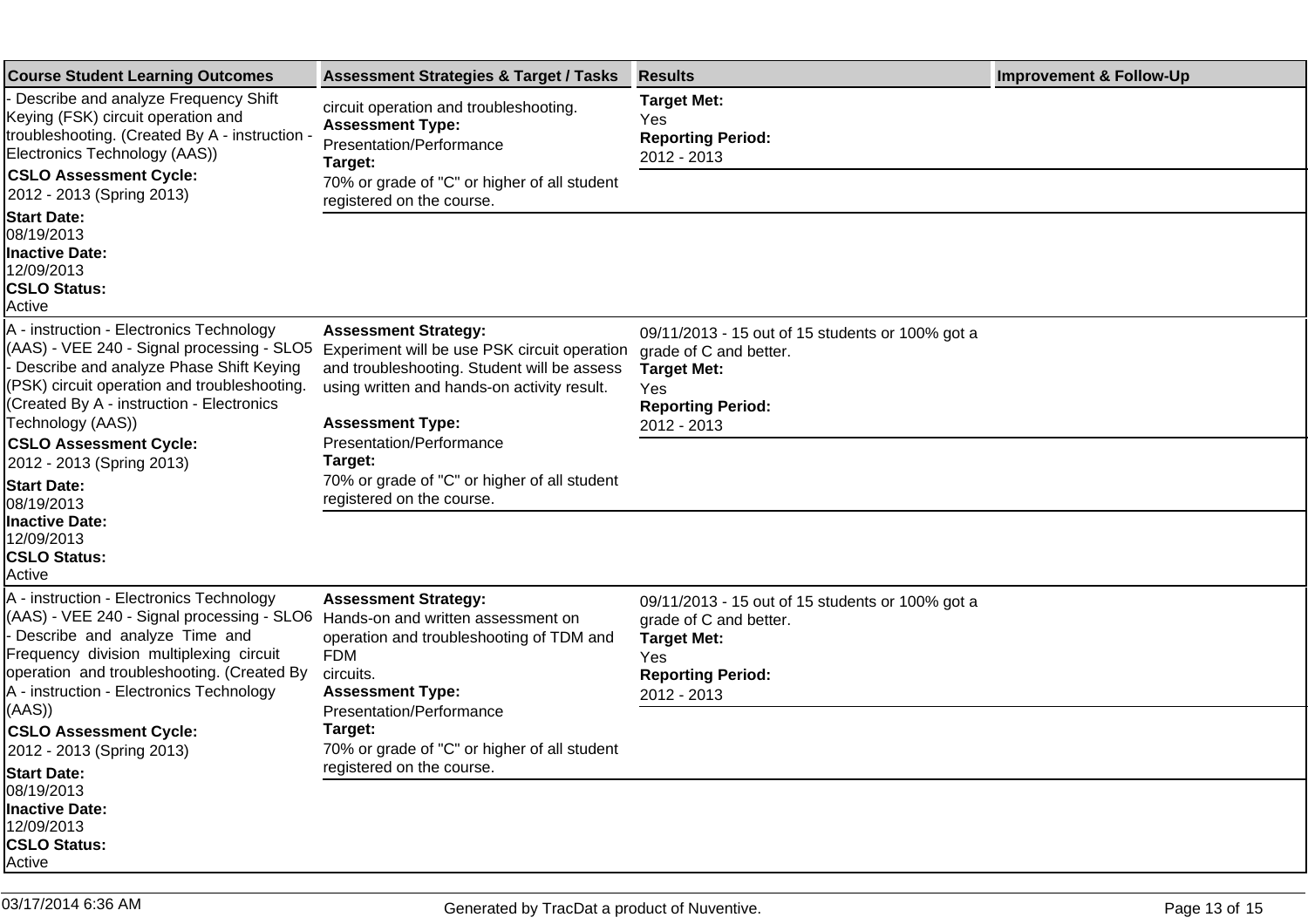| <b>Course Student Learning Outcomes</b>                                                                                                                                                                                                                  | <b>Assessment Strategies &amp; Target / Tasks</b>                                                                                                                                                                         | <b>Results</b>                                                                                                                                 | <b>Improvement &amp; Follow-Up</b> |
|----------------------------------------------------------------------------------------------------------------------------------------------------------------------------------------------------------------------------------------------------------|---------------------------------------------------------------------------------------------------------------------------------------------------------------------------------------------------------------------------|------------------------------------------------------------------------------------------------------------------------------------------------|------------------------------------|
| A - instruction - Electronics Technology<br>(AAS) - VEE 250 - Cooperative education -<br>SLO1 - Perform positive job-related traits in<br>the workplace. (Created By A - instruction -<br>Electronics Technology (AAS))<br><b>CSLO Assessment Cycle:</b> | <b>Assessment Strategy:</b><br>Using the performance checklist rubric the<br>student will be evaluated by the field<br>supervisor and instructor in charge<br><b>Assessment Type:</b><br>Internship/Supervisor Evaluation | 09/11/2013 - 13 out of 13 or 100% of the students<br>got a grade of A.<br><b>Target Met:</b><br>Yes<br><b>Reporting Period:</b><br>2012 - 2013 |                                    |
| 2012 - 2013 (Spring 2013)                                                                                                                                                                                                                                | Target:                                                                                                                                                                                                                   |                                                                                                                                                |                                    |
| <b>Start Date:</b><br>01/14/2013<br><b>Inactive Date:</b>                                                                                                                                                                                                | 70% or grade of "C" or better of student<br>register on the course.                                                                                                                                                       |                                                                                                                                                |                                    |
| 05/17/2013<br><b>CSLO Status:</b><br>Inactive                                                                                                                                                                                                            |                                                                                                                                                                                                                           |                                                                                                                                                |                                    |
| A - instruction - Electronics Technology<br>(AAS) - VEE 250 - Cooperative education -<br>SLO2 - Demonstrate technical know- how of<br>his/her trade. (Created By A - instruction -<br>Electronics Technology (AAS))                                      | <b>Assessment Strategy:</b><br>Using the performance checklist rubric the<br>student will be evaluated by the field<br>supervisor and instructor in charge<br><b>Assessment Type:</b>                                     | 09/11/2013 - 13 out of 13 or 100% of the students<br>got a grade of A.<br><b>Target Met:</b><br>Yes<br><b>Reporting Period:</b>                |                                    |
| <b>CSLO Assessment Cycle:</b><br>2012 - 2013 (Spring 2013)                                                                                                                                                                                               | Internship/Supervisor Evaluation<br>Target:                                                                                                                                                                               | 2012 - 2013                                                                                                                                    |                                    |
| <b>Start Date:</b><br>01/14/2013                                                                                                                                                                                                                         | 70% or grade of "C" or better of student<br>register on the course.                                                                                                                                                       |                                                                                                                                                |                                    |
| <b>Inactive Date:</b><br>05/16/2013<br><b>CSLO Status:</b><br>Inactive                                                                                                                                                                                   |                                                                                                                                                                                                                           |                                                                                                                                                |                                    |
| A - instruction - Electronics Technology<br>(AAS) - VEE 250 - Cooperative education -<br>SLO3 - Apply learned human relationship in<br>the workplace. (Created By A - instruction -<br>Electronics Technology (AAS))                                     | <b>Assessment Strategy:</b><br>Using the performance checklist rubric the<br>student will be evaluated by the field<br>supervisor and instructor in charge.<br><b>Assessment Type:</b>                                    | 09/11/2013 - 13 out of 13 or 100% of the students<br>got a grade of A.<br><b>Target Met:</b><br>Yes<br><b>Reporting Period:</b>                |                                    |
| <b>CSLO Assessment Cycle:</b><br>2012 - 2013 (Spring 2013)                                                                                                                                                                                               | Internship/Supervisor Evaluation<br>Target:                                                                                                                                                                               | 2012 - 2013                                                                                                                                    |                                    |
| <b>Start Date:</b><br>01/14/2013                                                                                                                                                                                                                         | 70% or grade of "C" or better of student<br>register on the course.                                                                                                                                                       |                                                                                                                                                |                                    |
| <b>Inactive Date:</b><br>05/16/2013<br><b>CSLO Status:</b><br>Inactive                                                                                                                                                                                   |                                                                                                                                                                                                                           |                                                                                                                                                |                                    |
| A - instruction - Electronics Technology<br>(AAS) - VEE 250 - Cooperative education -                                                                                                                                                                    | <b>Assessment Strategy:</b><br>Using the performance checklist rubric the                                                                                                                                                 | 09/11/2013 - 13 out of 13 or 100% of the students<br>got a grade of A.                                                                         |                                    |
| 03/17/2014 6:36 AM                                                                                                                                                                                                                                       | Generated by TracDat a product of Nuventive.                                                                                                                                                                              |                                                                                                                                                | Page 14 of 15                      |